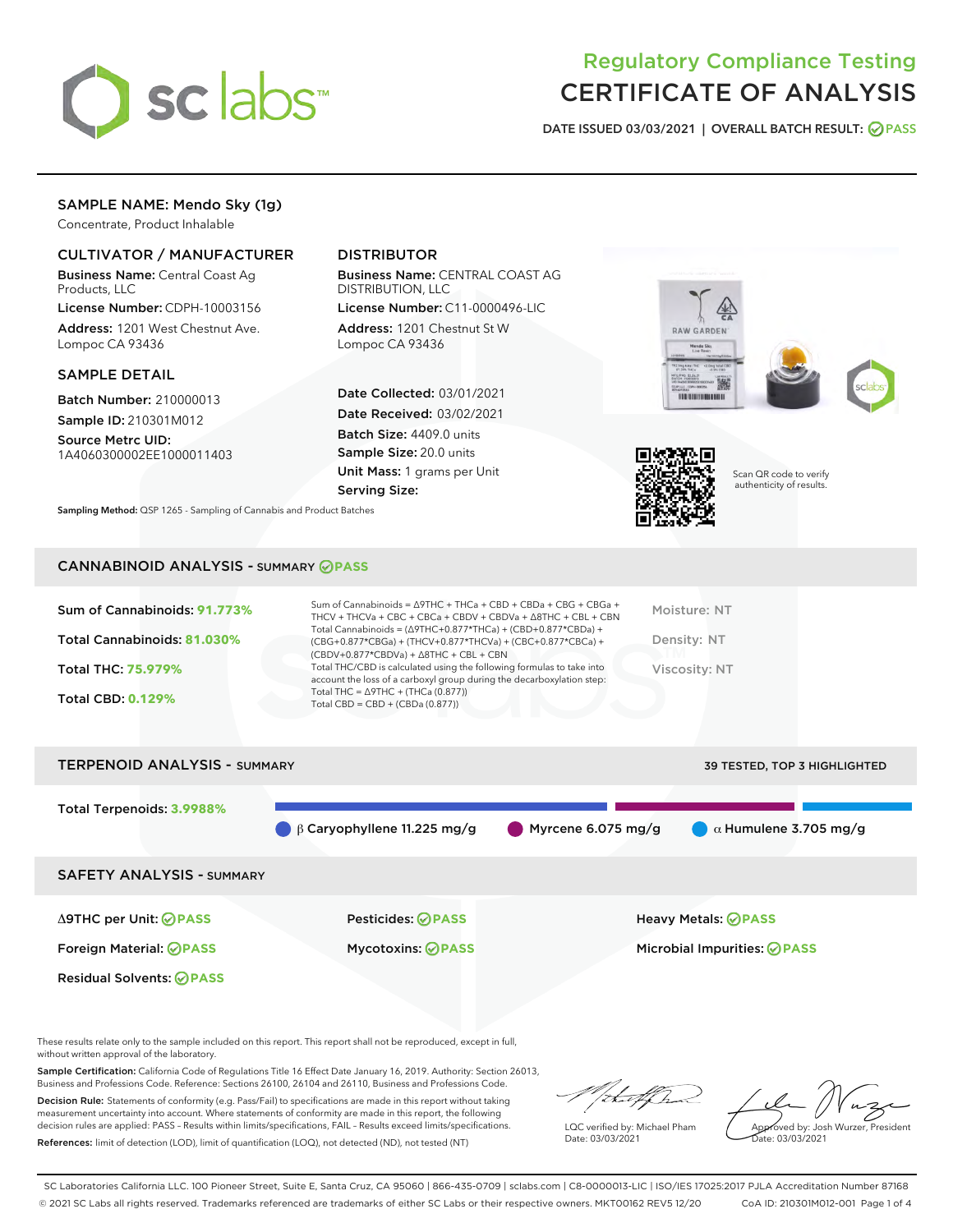



MENDO SKY (1G) | DATE ISSUED 03/03/2021 | OVERALL BATCH RESULT: Ø PASS

#### CANNABINOID TEST RESULTS - 03/02/2021 2 PASS

Tested by high-performance liquid chromatography with diode-array detection (HPLC-DAD). **Method:** QSP 1157 - Analysis of Cannabinoids by HPLC-DAD

TOTAL CANNABINOIDS: **81.030%** Total Cannabinoids (Total THC) + (Total CBD) + (Total CBG) + (Total THCV) + (Total CBC) +

(Total CBDV) + ∆8THC + CBL + CBN TOTAL THC: **75.979%**

Total THC (∆9THC+0.877\*THCa)

TOTAL CBD: **0.129%**

Total CBD (CBD+0.877\*CBDa)

Total CBG (CBG+0.877\*CBGa) TOTAL THCV: 0.346% Total THCV (THCV+0.877\*THCVa)

TOTAL CBG: 3.32%

TOTAL CBC: 1.256% Total CBC (CBC+0.877\*CBCa)

TOTAL CBDV: ND Total CBDV (CBDV+0.877\*CBDVa)

| <b>COMPOUND</b>  | LOD/LOQ<br>(mg/g)          | <b>MEASUREMENT</b><br><b>UNCERTAINTY</b><br>(mg/g) | <b>RESULT</b><br>(mg/g) | <b>RESULT</b><br>(%) |
|------------------|----------------------------|----------------------------------------------------|-------------------------|----------------------|
| <b>THCa</b>      | 0.05/0.14                  | ±21.163                                            | 823.46                  | 82.346               |
| <b>A9THC</b>     | 0.06 / 0.26                | ±1.294                                             | 37.62                   | 3.762                |
| <b>CBGa</b>      | 0.1 / 0.2                  | ±1.68                                              | 32.2                    | 3.22                 |
| <b>CBCa</b>      | 0.07/0.28                  | ±0.611                                             | 12.50                   | 1.250                |
| <b>CBG</b>       | 0.06/0.19                  | ±0.194                                             | 4.93                    | 0.493                |
| <b>THCVa</b>     | 0.07/0.20                  | ±0.188                                             | 3.95                    | 0.395                |
| <b>CBC</b>       | 0.2 / 0.5                  | ±0.05                                              | 1.6                     | 0.16                 |
| <b>CBDa</b>      | 0.02/0.19                  | ±0.043                                             | 1.47                    | 0.147                |
| $\triangle$ 8THC | 0.1 / 0.4                  | N/A                                                | <b>ND</b>               | <b>ND</b>            |
| <b>THCV</b>      | 0.1/0.2                    | N/A                                                | <b>ND</b>               | <b>ND</b>            |
| <b>CBD</b>       | 0.07/0.29                  | N/A                                                | <b>ND</b>               | <b>ND</b>            |
| <b>CBDV</b>      | 0.04 / 0.15                | N/A                                                | <b>ND</b>               | <b>ND</b>            |
| <b>CBDVa</b>     | 0.03/0.53                  | N/A                                                | <b>ND</b>               | <b>ND</b>            |
| <b>CBL</b>       | 0.06 / 0.24                | N/A                                                | <b>ND</b>               | <b>ND</b>            |
| <b>CBN</b>       | 0.1/0.3                    | N/A                                                | <b>ND</b>               | <b>ND</b>            |
|                  | <b>SUM OF CANNABINOIDS</b> |                                                    | 917.73 mg/g             | 91.773%              |

#### **UNIT MASS: 1 grams per Unit**

| ∆9THC per Unit                                                                            | 1120 per-package limit | 37.62 mg/unit  | <b>PASS</b> |  |  |
|-------------------------------------------------------------------------------------------|------------------------|----------------|-------------|--|--|
| <b>Total THC per Unit</b>                                                                 |                        | 759.79 mg/unit |             |  |  |
| <b>CBD per Unit</b>                                                                       |                        | <b>ND</b>      |             |  |  |
| <b>Total CBD per Unit</b>                                                                 |                        | $1.29$ mg/unit |             |  |  |
| Sum of Cannabinoids<br>per Unit                                                           |                        | 917.73 mg/unit |             |  |  |
| <b>Total Cannabinoids</b><br>per Unit                                                     |                        | 810.30 mg/unit |             |  |  |
| <b>MOISTURE TEST RESULT</b><br><b>VISCOSITY TEST RESULT</b><br><b>DENSITY TEST RESULT</b> |                        |                |             |  |  |

Not Tested

Not Tested

Not Tested

#### TERPENOID TEST RESULTS - 03/03/2021

Terpene analysis utilizing gas chromatography-flame ionization detection (GC-FID). Terpenes are the aromatic compounds that endow cannabis with their unique scent and effect. Following are the primary terpenes detected. **Method:** QSP 1192 - Analysis of Terpenoids by GC-FID

| <b>COMPOUND</b>         | LOD/LOQ<br>(mg/g) | <b>MEASUREMENT</b><br><b>UNCERTAINTY</b><br>(mg/g) | <b>RESULT</b><br>(mg/g)                         | <b>RESULT</b><br>$(\%)$ |
|-------------------------|-------------------|----------------------------------------------------|-------------------------------------------------|-------------------------|
| $\beta$ Caryophyllene   | 0.004 / 0.012     | ±0.3996                                            | 11.225                                          | 1.1225                  |
| <b>Myrcene</b>          | 0.008 / 0.025     | ±0.0784                                            | 6.075                                           | 0.6075                  |
| $\alpha$ Humulene       | 0.009/0.029       | ±0.1189                                            | 3.705                                           | 0.3705                  |
| Ocimene                 | 0.011 / 0.038     | ±0.1183                                            | 3.685                                           | 0.3685                  |
| Limonene                | 0.005 / 0.016     | ±0.0495                                            | 3.461                                           | 0.3461                  |
| trans-ß-Farnesene       | 0.008 / 0.025     | ±0.0999                                            | 2.813                                           | 0.2813                  |
| $\alpha$ Bisabolol      | 0.008 / 0.026     | ±0.1439                                            | 2.694                                           | 0.2694                  |
| Linalool                | 0.009 / 0.032     | ±0.0776                                            | 2.043                                           | 0.2043                  |
| Nerolidol               | 0.009 / 0.028     | ±0.0479                                            | 0.761                                           | 0.0761                  |
| Terpineol               | 0.016 / 0.055     | ±0.0398                                            | 0.648                                           | 0.0648                  |
| Caryophyllene<br>Oxide  | 0.010 / 0.033     | ±0.0291                                            | 0.633                                           | 0.0633                  |
| Fenchol                 | 0.010 / 0.034     | ±0.0227                                            | 0.587                                           | 0.0587                  |
| Terpinolene             | 0.008 / 0.026     | ±0.0103                                            | 0.503                                           | 0.0503                  |
| $\beta$ Pinene          | 0.004 / 0.014     | ±0.0047                                            | 0.412                                           | 0.0412                  |
| $\alpha$ Pinene         | 0.005 / 0.017     | ±0.0024                                            | 0.278                                           | 0.0278                  |
| <b>Borneol</b>          | 0.005 / 0.016     | ±0.0074                                            | 0.177                                           | 0.0177                  |
| Fenchone                | 0.009 / 0.028     | ±0.0022                                            | 0.077                                           | 0.0077                  |
| Citronellol             | 0.003 / 0.010     | ±0.0036                                            | 0.074                                           | 0.0074                  |
| Camphene                | 0.005 / 0.015     | ±0.0004                                            | 0.035                                           | 0.0035                  |
| Eucalyptol              | 0.006 / 0.018     | ±0.0008                                            | 0.033                                           | 0.0033                  |
| Sabinene Hydrate        | 0.006 / 0.022     | ±0.0012                                            | 0.032                                           | 0.0032                  |
| $\gamma$ Terpinene      | 0.006 / 0.018     | ±0.0004                                            | 0.021                                           | 0.0021                  |
| Nerol                   | 0.003 / 0.011     | ±0.0007                                            | 0.016                                           | 0.0016                  |
| Sabinene                | 0.004 / 0.014     | N/A                                                | <loq< th=""><th><loq< th=""></loq<></th></loq<> | <loq< th=""></loq<>     |
| $\alpha$ Phellandrene   | 0.006 / 0.020     | N/A                                                | <loq< th=""><th><loq< th=""></loq<></th></loq<> | <loq< th=""></loq<>     |
| $\alpha$ Terpinene      | 0.005 / 0.017     | N/A                                                | <loq< th=""><th><loq< th=""></loq<></th></loq<> | <loq< th=""></loq<>     |
| 3 Carene                | 0.005 / 0.018     | N/A                                                | <b>ND</b>                                       | ND                      |
| p-Cymene                | 0.005 / 0.016     | N/A                                                | <b>ND</b>                                       | ND                      |
| (-)-Isopulegol          | 0.005 / 0.016     | N/A                                                | <b>ND</b>                                       | ND                      |
| Camphor                 | 0.006 / 0.019     | N/A                                                | <b>ND</b>                                       | ND                      |
| Isoborneol              | 0.004 / 0.012     | N/A                                                | ND                                              | ND                      |
| Menthol                 | 0.008 / 0.025     | N/A                                                | ND                                              | ND                      |
| R-(+)-Pulegone          | 0.003 / 0.011     | N/A                                                | ND                                              | ND                      |
| Geraniol                | 0.002 / 0.007     | N/A                                                | <b>ND</b>                                       | ND                      |
| <b>Geranyl Acetate</b>  | 0.004 / 0.014     | N/A                                                | ND                                              | ND                      |
| $\alpha$ Cedrene        | 0.005 / 0.016     | N/A                                                | ND                                              | ND                      |
| Valencene               | 0.009 / 0.030     | N/A                                                | ND                                              | ND                      |
| Guaiol                  | 0.009 / 0.030     | N/A                                                | ND                                              | ND                      |
| Cedrol                  | 0.008 / 0.027     | N/A                                                | ND                                              | ND                      |
| <b>TOTAL TERPENOIDS</b> |                   |                                                    | 39.988 mg/g                                     | 3.9988%                 |

SC Laboratories California LLC. 100 Pioneer Street, Suite E, Santa Cruz, CA 95060 | 866-435-0709 | sclabs.com | C8-0000013-LIC | ISO/IES 17025:2017 PJLA Accreditation Number 87168 © 2021 SC Labs all rights reserved. Trademarks referenced are trademarks of either SC Labs or their respective owners. MKT00162 REV5 12/20 CoA ID: 210301M012-001 Page 2 of 4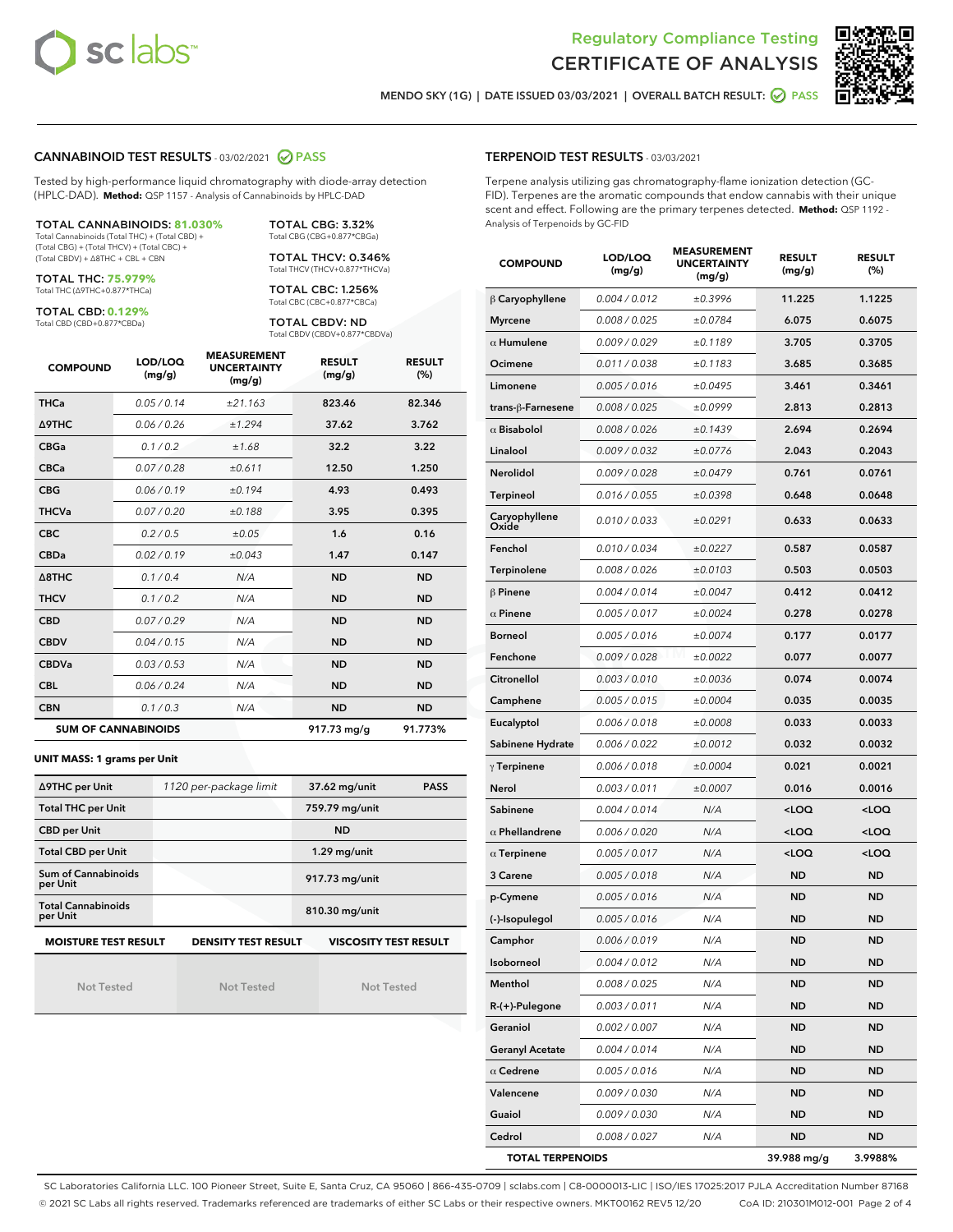



MENDO SKY (1G) | DATE ISSUED 03/03/2021 | OVERALL BATCH RESULT: Ø PASS

## CATEGORY 1 PESTICIDE TEST RESULTS - 03/03/2021 2 PASS

Pesticide and plant growth regulator analysis utilizing high-performance liquid chromatography-mass spectrometry (HPLC-MS) or gas chromatography-mass spectrometry (GC-MS). \*GC-MS utilized where indicated. **Method:** QSP 1212 - Analysis of Pesticides and Mycotoxins by LC-MS or QSP 1213 - Analysis of Pesticides by GC-MS

| <b>COMPOUND</b>             | LOD/LOQ<br>$(\mu g/g)$ | <b>ACTION</b><br>LIMIT<br>$(\mu g/g)$ | <b>MEASUREMENT</b><br><b>UNCERTAINTY</b><br>$(\mu g/g)$ | <b>RESULT</b><br>$(\mu g/g)$ | <b>RESULT</b> |
|-----------------------------|------------------------|---------------------------------------|---------------------------------------------------------|------------------------------|---------------|
| Aldicarb                    | 0.03 / 0.08            | $\ge$ LOD                             | N/A                                                     | <b>ND</b>                    | <b>PASS</b>   |
| Carbofuran                  | 0.02 / 0.05            | $\ge$ LOD                             | N/A                                                     | <b>ND</b>                    | <b>PASS</b>   |
| Chlordane*                  | 0.03 / 0.08            | $\ge$ LOD                             | N/A                                                     | <b>ND</b>                    | <b>PASS</b>   |
| Chlorfenapyr*               | 0.03/0.10              | $\ge$ LOD                             | N/A                                                     | <b>ND</b>                    | <b>PASS</b>   |
| Chlorpyrifos                | 0.02 / 0.06            | $\ge$ LOD                             | N/A                                                     | <b>ND</b>                    | <b>PASS</b>   |
| Coumaphos                   | 0.02 / 0.07            | $\ge$ LOD                             | N/A                                                     | <b>ND</b>                    | <b>PASS</b>   |
| Daminozide                  | 0.02/0.07              | $\ge$ LOD                             | N/A                                                     | <b>ND</b>                    | <b>PASS</b>   |
| <b>DDVP</b><br>(Dichlorvos) | 0.03/0.09              | $\ge$ LOD                             | N/A                                                     | <b>ND</b>                    | <b>PASS</b>   |
| Dimethoate                  | 0.03 / 0.08            | $>$ LOD                               | N/A                                                     | <b>ND</b>                    | <b>PASS</b>   |
| Ethoprop(hos)               | 0.03/0.10              | $\ge$ LOD                             | N/A                                                     | <b>ND</b>                    | <b>PASS</b>   |
| Etofenprox                  | 0.02/0.06              | $>$ LOD                               | N/A                                                     | <b>ND</b>                    | <b>PASS</b>   |
| Fenoxycarb                  | 0.03/0.08              | $>$ LOD                               | N/A                                                     | <b>ND</b>                    | <b>PASS</b>   |
| Fipronil                    | 0.03 / 0.08            | $>$ LOD                               | N/A                                                     | <b>ND</b>                    | <b>PASS</b>   |
| Imazalil                    | 0.02/0.06              | $>$ LOD                               | N/A                                                     | <b>ND</b>                    | <b>PASS</b>   |
| <b>Methiocarb</b>           | 0.02 / 0.07            | $\ge$ LOD                             | N/A                                                     | <b>ND</b>                    | <b>PASS</b>   |
| Methyl<br>parathion         | 0.03/0.10              | $\ge$ LOD                             | N/A                                                     | <b>ND</b>                    | <b>PASS</b>   |
| <b>Mevinphos</b>            | 0.03/0.09              | $\ge$ LOD                             | N/A                                                     | <b>ND</b>                    | <b>PASS</b>   |
| Paclobutrazol               | 0.02 / 0.05            | $\ge$ LOD                             | N/A                                                     | <b>ND</b>                    | <b>PASS</b>   |
| Propoxur                    | 0.03 / 0.09            | $\ge$ LOD                             | N/A                                                     | <b>ND</b>                    | <b>PASS</b>   |
| Spiroxamine                 | 0.03 / 0.08            | $\ge$ LOD                             | N/A                                                     | <b>ND</b>                    | <b>PASS</b>   |
| Thiacloprid                 | 0.03/0.10              | $\ge$ LOD                             | N/A                                                     | <b>ND</b>                    | <b>PASS</b>   |

#### CATEGORY 2 PESTICIDE TEST RESULTS - 03/03/2021 @ PASS

| <b>COMPOUND</b>   | LOD/LOQ<br>$(\mu g/g)$ | <b>ACTION</b><br><b>LIMIT</b><br>$(\mu g/g)$ | <b>MEASUREMENT</b><br><b>UNCERTAINTY</b><br>$(\mu g/g)$ | <b>RESULT</b><br>$(\mu g/g)$ | <b>RESULT</b> |
|-------------------|------------------------|----------------------------------------------|---------------------------------------------------------|------------------------------|---------------|
| Abamectin         | 0.03/0.10              | 0.1                                          | N/A                                                     | <b>ND</b>                    | <b>PASS</b>   |
| Acephate          | 0.02/0.07              | 0.1                                          | N/A                                                     | <b>ND</b>                    | <b>PASS</b>   |
| Acequinocyl       | 0.02/0.07              | 0.1                                          | N/A                                                     | <b>ND</b>                    | <b>PASS</b>   |
| Acetamiprid       | 0.02/0.05              | 0.1                                          | N/A                                                     | <b>ND</b>                    | <b>PASS</b>   |
| Azoxystrobin      | 0.02/0.07              | 0.1                                          | N/A                                                     | <b>ND</b>                    | <b>PASS</b>   |
| <b>Bifenazate</b> | 0.01/0.04              | 0.1                                          | N/A                                                     | <b>ND</b>                    | <b>PASS</b>   |
| <b>Bifenthrin</b> | 0.02/0.05              | 3                                            | N/A                                                     | <b>ND</b>                    | <b>PASS</b>   |
| <b>Boscalid</b>   | 0.03/0.09              | 0.1                                          | N/A                                                     | <b>ND</b>                    | <b>PASS</b>   |

| <b>CATEGORY 2 PESTICIDE TEST RESULTS</b> - 03/03/2021 continued |  |  |
|-----------------------------------------------------------------|--|--|
|                                                                 |  |  |

| <b>COMPOUND</b>               | LOD/LOQ<br>(µg/g) | <b>ACTION</b><br>LIMIT<br>(µg/g) | <b>MEASUREMENT</b><br><b>UNCERTAINTY</b><br>(µg/g) | <b>RESULT</b><br>(µg/g) | <b>RESULT</b> |
|-------------------------------|-------------------|----------------------------------|----------------------------------------------------|-------------------------|---------------|
| Captan                        | 0.19 / 0.57       | 0.7                              | N/A                                                | ND                      | <b>PASS</b>   |
| Carbaryl                      | 0.02 / 0.06       | 0.5                              | N/A                                                | <b>ND</b>               | <b>PASS</b>   |
| Chlorantranilip-<br>role      | 0.04 / 0.12       | 10                               | N/A                                                | ND                      | PASS          |
| Clofentezine                  | 0.03 / 0.09       | 0.1                              | N/A                                                | ND                      | PASS          |
| Cyfluthrin                    | 0.12 / 0.38       | $\overline{c}$                   | N/A                                                | ND                      | <b>PASS</b>   |
| Cypermethrin                  | 0.11 / 0.32       | 1                                | N/A                                                | ND                      | PASS          |
| Diazinon                      | 0.02 / 0.05       | 0.1                              | N/A                                                | ND                      | PASS          |
| Dimethomorph                  | 0.03 / 0.09       | $\overline{c}$                   | N/A                                                | ND                      | PASS          |
| Etoxazole                     | 0.02 / 0.06       | 0.1                              | N/A                                                | ND                      | <b>PASS</b>   |
| Fenhexamid                    | 0.03 / 0.09       | 0.1                              | N/A                                                | ND                      | <b>PASS</b>   |
| Fenpyroximate                 | 0.02 / 0.06       | 0.1                              | N/A                                                | ND                      | PASS          |
| Flonicamid                    | 0.03/0.10         | 0.1                              | N/A                                                | ND                      | <b>PASS</b>   |
| Fludioxonil                   | 0.03 / 0.10       | 0.1                              | N/A                                                | ND                      | <b>PASS</b>   |
| Hexythiazox                   | 0.02 / 0.07       | 0.1                              | N/A                                                | ND                      | PASS          |
| Imidacloprid                  | 0.04 / 0.11       | 5                                | N/A                                                | ND                      | <b>PASS</b>   |
| Kresoxim-methyl               | 0.02 / 0.07       | 0.1                              | N/A                                                | ND                      | <b>PASS</b>   |
| Malathion                     | 0.03 / 0.09       | 0.5                              | N/A                                                | ND                      | PASS          |
| Metalaxyl                     | 0.02 / 0.07       | 2                                | N/A                                                | ND                      | <b>PASS</b>   |
| Methomyl                      | 0.03 / 0.10       | 1                                | N/A                                                | ND                      | <b>PASS</b>   |
| Myclobutanil                  | 0.03 / 0.09       | 0.1                              | N/A                                                | ND                      | PASS          |
| Naled                         | 0.02 / 0.07       | 0.1                              | N/A                                                | ND                      | <b>PASS</b>   |
| Oxamyl                        | 0.04 / 0.11       | 0.5                              | N/A                                                | ND                      | PASS          |
| Pentachloronitro-<br>benzene* | 0.03 / 0.09       | 0.1                              | N/A                                                | ND                      | PASS          |
| Permethrin                    | 0.04 / 0.12       | 0.5                              | N/A                                                | ND                      | PASS          |
| Phosmet                       | 0.03 / 0.10       | 0.1                              | N/A                                                | ND                      | PASS          |
| Piperonylbu-<br>toxide        | 0.02 / 0.07       | 3                                | N/A                                                | ND                      | PASS          |
| Prallethrin                   | 0.03 / 0.08       | 0.1                              | N/A                                                | ND                      | <b>PASS</b>   |
| Propiconazole                 | 0.02 / 0.07       | 0.1                              | N/A                                                | ND                      | <b>PASS</b>   |
| Pyrethrins                    | 0.04 / 0.12       | 0.5                              | N/A                                                | ND.                     | PASS          |
| Pyridaben                     | 0.02 / 0.07       | 0.1                              | N/A                                                | ND                      | PASS          |
| Spinetoram                    | 0.02 / 0.07       | 0.1                              | N/A                                                | ND                      | <b>PASS</b>   |
| Spinosad                      | 0.02 / 0.07       | 0.1                              | N/A                                                | ND                      | <b>PASS</b>   |
| Spiromesifen                  | 0.02 / 0.05       | 0.1                              | N/A                                                | ND                      | <b>PASS</b>   |
| Spirotetramat                 | 0.02 / 0.06       | 0.1                              | N/A                                                | ND                      | <b>PASS</b>   |
| Tebuconazole                  | 0.02 / 0.07       | 0.1                              | N/A                                                | ND                      | <b>PASS</b>   |
| Thiamethoxam                  | 0.03 / 0.10       | 5                                | N/A                                                | ND                      | <b>PASS</b>   |
| Trifloxystrobin               | 0.03 / 0.08       | 0.1                              | N/A                                                | ND                      | <b>PASS</b>   |